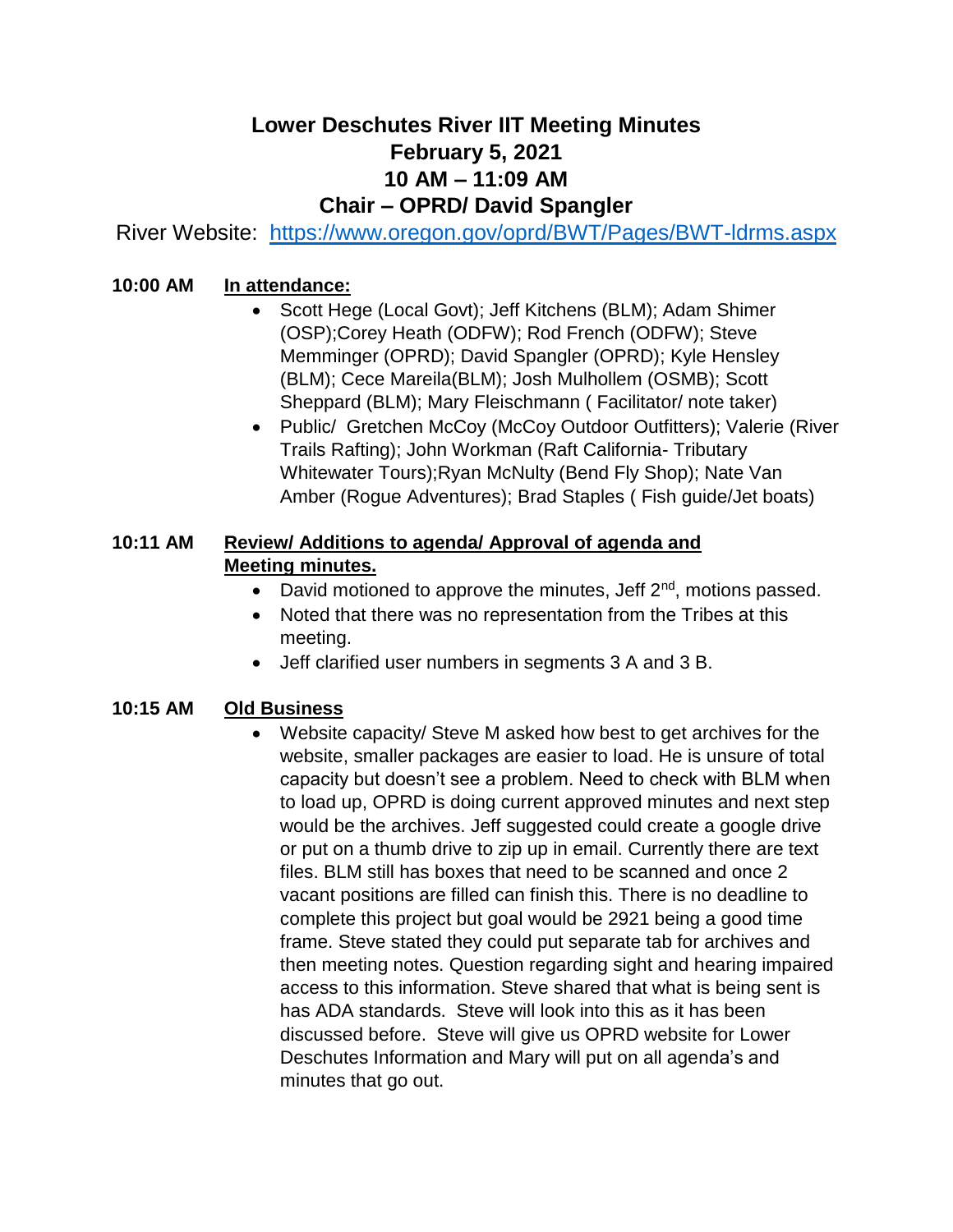- Frequent User Pass (FUP) focus group. Scott reported that he doesn't have an update and will work with Jeff to schedule some dates as Jeff is important to the first meeting regarding giving the history. March possibly a good timeline for a virtual meeting. Reminded that we do need the Tribes involved in this process.
- Signage regarding surfing/paddleboard restrictions. Jeff reported out that the need more information from community as where key spots where this activity is taking place so know where to concentrate efforts for signage. This would educate users as to safety issues and the requirement of having a boater pass when you are floating on the river. It was suggested that maybe forming a focus group would be helpful. Dave and Jeff volunteered to take this on- want to address the rules, safety concerns as well as boater conflicts. Jeff shared that Mike Millay and Kyle Hensley with BLM could assist as well.

### **\*\*\* Reminder of decisions regarding boater passes and use for 2021**

- Segment 1 remains in limited entry with no reduction in daily use numbers.
- Segment 2 there are no changes
- Segment 3A and 3 B come out of limited entry. Segment 3A will have daily use of 300 and seasonal targets of 15,000. Segment 3B will have daily use of 250 and seasonal targets of 13,600.
- Segment 4 remains in limited entry with current target to remain at 214 (no reduction in daily targets) but if Segment 4 hits seasonal targets in 2021, then daily use targets for 2022 will be reduced to 193.

#### **10:20 AM New Business**

- Mike Harrington (ODFW) will be new chair of Managers meetings. Unclear who the Confederated Tribes of Warm Springs will have attend IIT meetings, but believe it to be Jen Graham. Need to follow up.
- Status of Compost toilets/ Toilets are completed and in place and 100% ready to go. Locations are in segment 4 – Robertson Point down river from Harris as well as at Kloan. Question regarding the footprint of which Robertson Point had to be moved significantly due to cultural/archeological concerns. The toilet at Kloan only needed to be moved slightly from original location. The toilets are from Toilet Tech and different than the previous thoughts. Feeling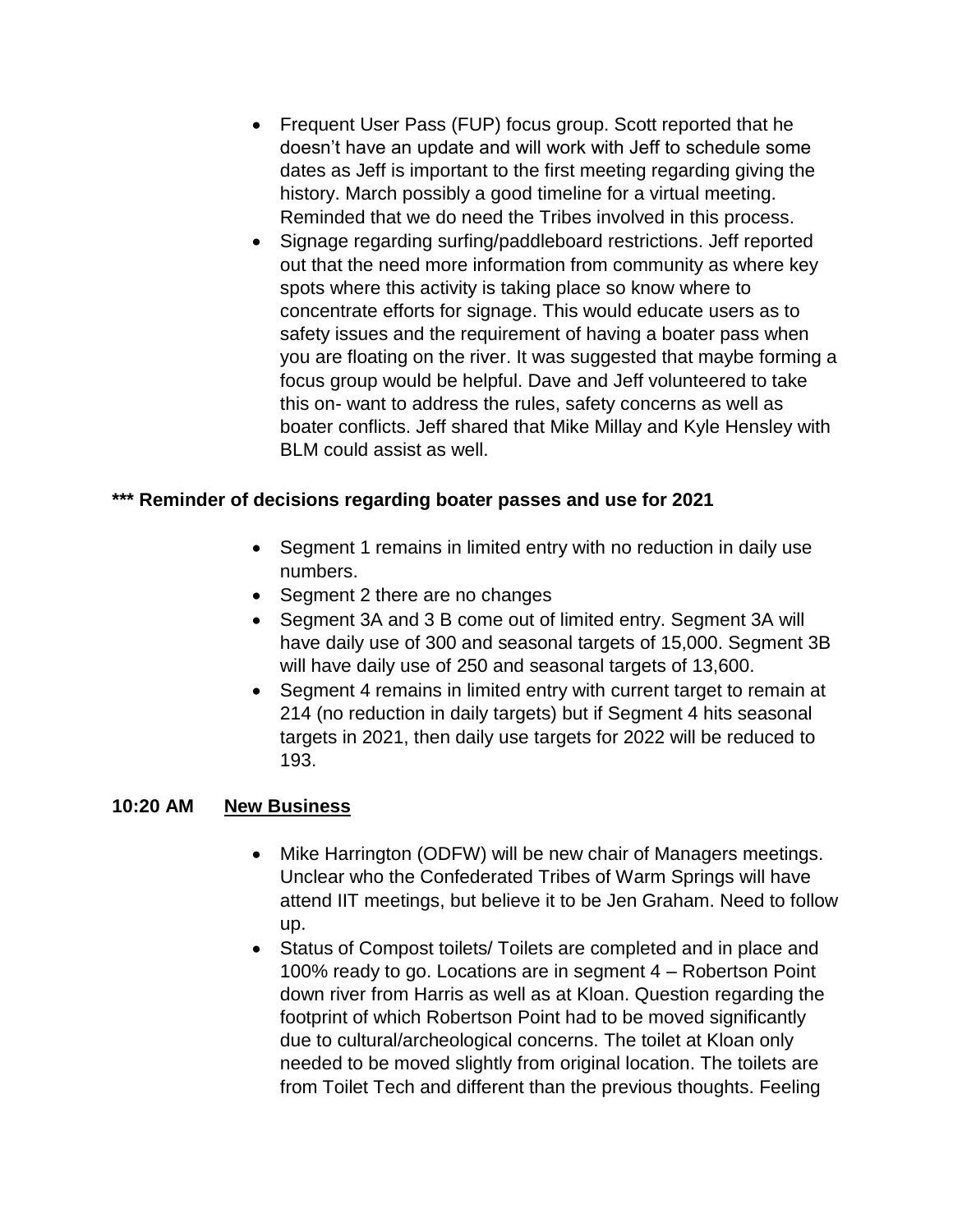very good about them and looking at using them on the John Day and at Smith Rock. Jeff shared that BLM should complete their toilets in Segment 1 and 4 within the next year.

- Damages/repairs from last year's fires. Jeff reported out that fires were much slower last year on the Lower Deschutes compared to previous years, which was a blessing. The White River Canyon burned significantly and will have to watch for blowouts once snow melt happens and rain, but pretty much expect it to happen.
- SRP's status and assistance for guides/outfitters last year. CC from BLM reported out that BLM has been in regular communication with everyone and are now going over post season reports. She described that there are 3 specific SRP groups on the river – Rafting companies, Fishing outfitters and College/nonprofit groups. Rafting groups use was down, fishing groups use overall was more than normal, and the college/nonprofit groups did not operate this past year. There was no reduction in fees and if anyone overpaid in advance – after post season reports are completed if there is a negative balance ore have a credit, will be put on their account. There has been lots of communication throughout this process. Jeff shared that it was a hard decision regarding refunds but they worked with individuals how this could be done and it was handled case by case. 4 new SPR's this coming year. Jeff explained that there are some fluctuations as there were a number of transfers as some folks are retiring. Some have thought there might be an increase of outfitter/guides but actually there have been small increases. We may see fewer SRP's apply in the future.

#### **10:38 AM Round Table**

- Confederated Tribes of Warm Springs no one to report
- Oregon State Marine Board Nothing to share at this time.
- Oregon State Police Adam Shimer reported that his section to patrol is Lake Billy Chinook to Trout Creek. There were many users floating during COVID closures and without boater permits. Quite a few of these were duck hunters. From Mecca Flat to Trout Creek he ran into paddle boarders floating with obviously no experience. They needed to follow them as well as pick them up out of the river. Fishing was closed April 22<sup>nd</sup> and there was lots of poaching going on for Whitefish, Redband and Rainbow tTout. Many didn't know the regulations or recognition of the fish they were catching. OSP will hit the river harder this coming year either floating on the river with a raft or kayak or using bikes some of this in plain clothes.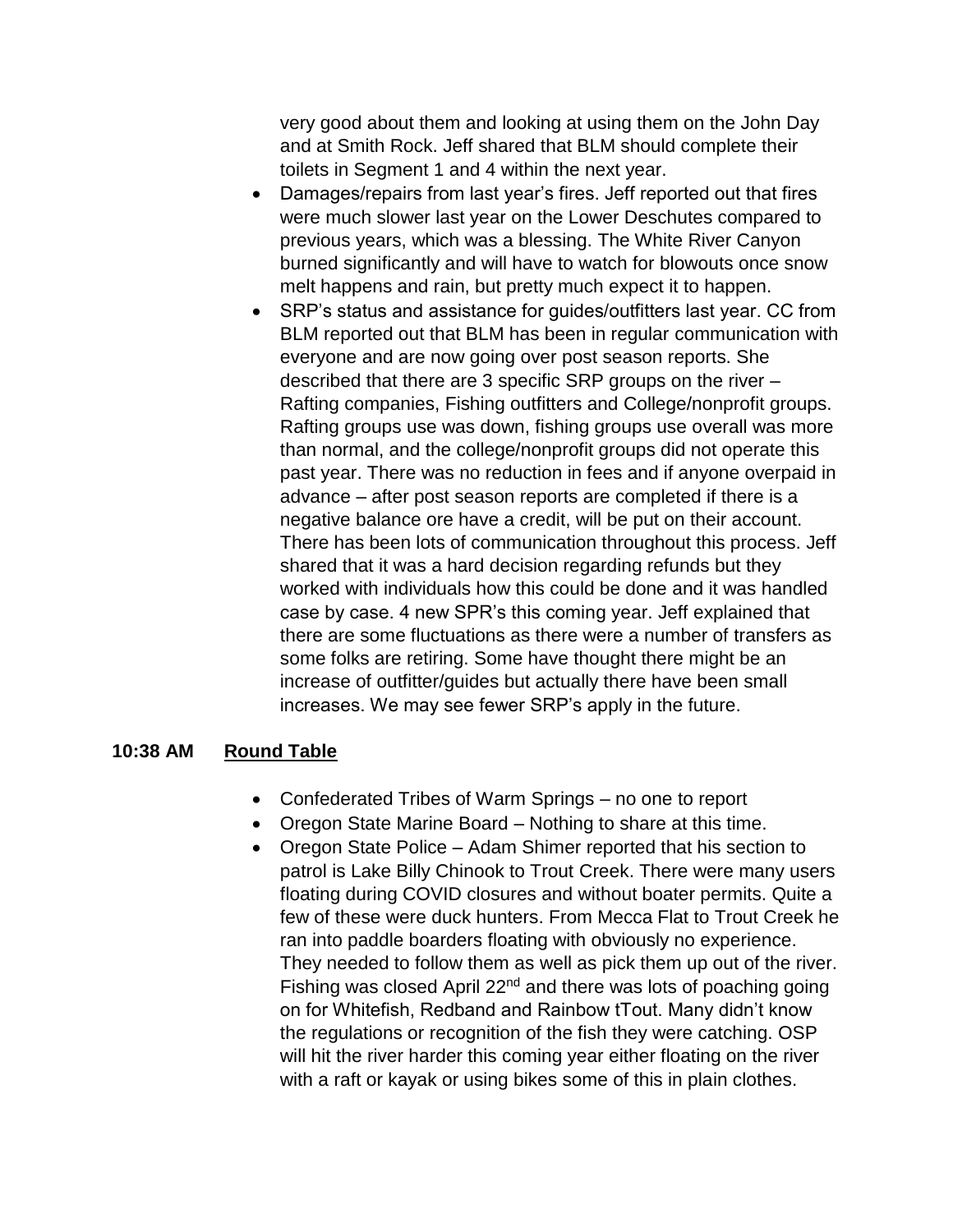They will begin floating in April and is giving an invitation to managers/agency folks who would like to join a float let him know.

- ODFW –Not a lot but Rod shared that that ODFW will not authorize Spring Chinook in 2021 as everything is low. Very low runs. Trout inventory in Segments 1, 2 and 3 will be happening in the coming months.
- Wasco Co. Sheriff No report
- Oregon Park and Recreation Department Already talked about compost toilets are in. At Heritage there will be work being done to remove the sandbar that builds up. Installing fee machine in 2021 for passes which will be credit card only. They will be mounted at Heritage and Mood Island. There will be a learning curve and so will continue to take cash until 2022, then has to be credit card. This will assist in better auditing of use and permits sold. OPRD expects to have full seasonal staffing in 2021 but unsure of river patrols due to COVID. Will have more people on the rail bed due to increase of use which has been hikers and bikers. Rod French added that there will be significant angling restrictions on that lower section which will mean fewer Moody Island passes. Jeff shared that BLM is willing to share resources in regards to use by nonboaters. BLM wants to get a better idea of numbers on these users. They have cameras to catch activity and possibly feet on the ground. Can make this a coordinated effort for 2021-2022. David shared that these nonboater users have significantly impacted staff as they have had to retrieve people on the rail beds who are dehydrated, get flat tires and try to hike out, don't carry water or not enough, despite signage warnings about how hot it gets in the canyon. Usually people are 5 miles in when they run into problems.
- Bureau of Land Management Updates on staffing Michael Millay will take over Dru Johnson's previous position of Wild and Scenic River Recreation Planner. Monica Morin has changed position and will be taking on many of the duties that Heidi Mottl had at the Central Oregon Field Office. Cece Marella accepted a promotion as an Outdoor Recreation Planner with the field office will now be supporting work on the Lower Crooked and in the High Desert and Urban Interface. BLM is currently working to fill two positions but at this time Cece is still helping with river permits. Currently BLM has a great team focused on the northern half of the field office with emphasis on the Lower Deschutes River Corridor and surrounding public lands. This team is Mike Millay (lead outdoor recreation planner), Kat Smith (supervisory park ranger/manager), and Monica Morin (lead river/park ranger and JD Elam (maintenance lead) Jeff announced that BLM has two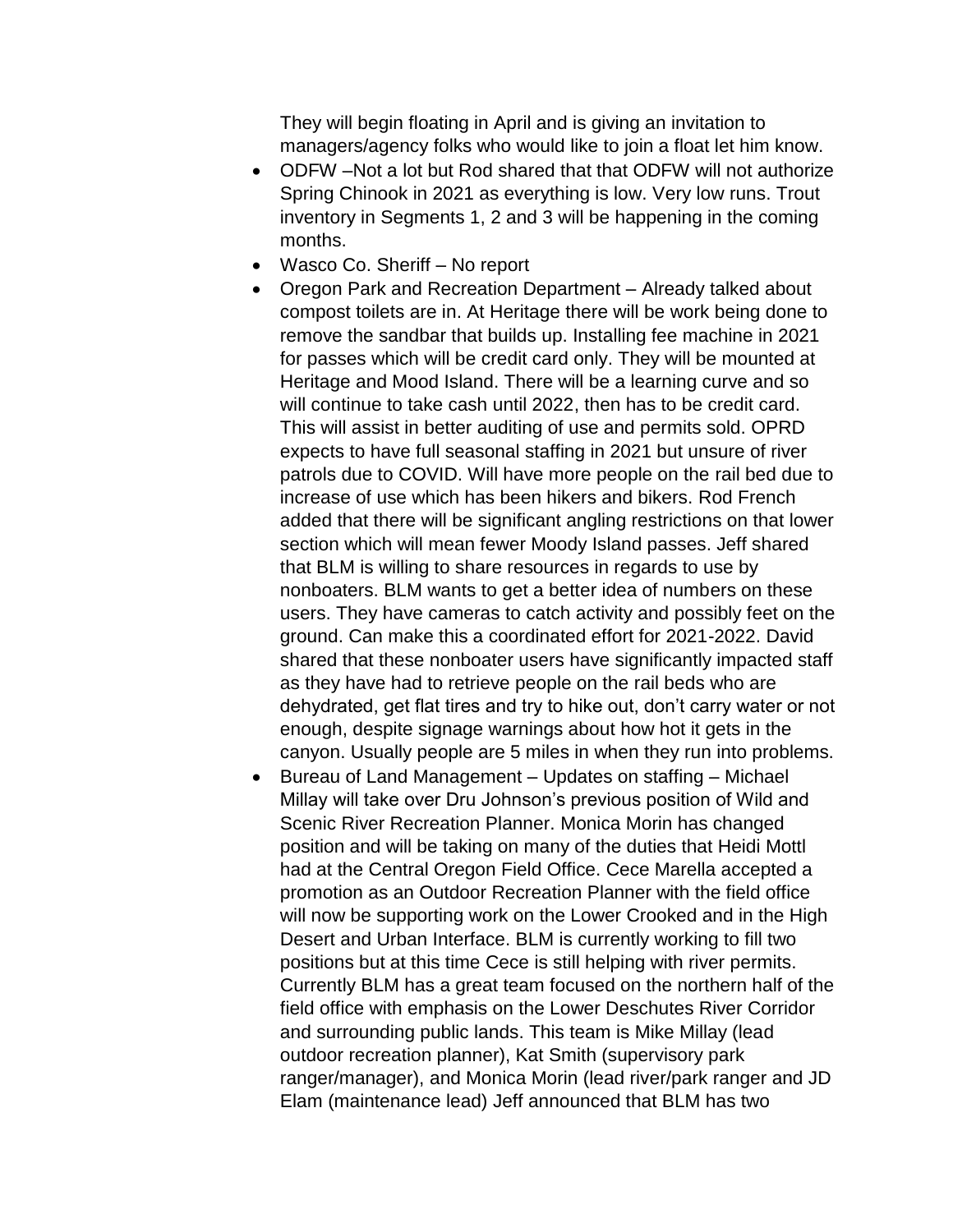park/river ranger positions available stationed in Maupin and if anyone knows someone interested to contact either Kyle or Jeff. They do not need to run these and want to make sure it is open to Veterans and those with disabilities. Again report that there was not much regarding fires this year except heavy impacts on the White River Corridor. Shall see later in the season what happens with runoffs. Sunny Hope will be coming into Maupin area to help out. She will being working the recreation sites. Jeff shared that because in increased use of roads this past year, they were in pretty good shape, primary issue being driving too fast. They were graded in the fall

• Local Government – Scott shared that there has been feedback coming from citizens about the FUP as well as questions regarding law enforcement, specifically where is the Wasco Co. sheriff presence. Some question if the cost is necessary and if those dollars could be spent elsewhere on the river. OPRD will follow up on this. Wasco Co. continues to be in the extreme risk category but hope the risk drops in the coming weeks so more things can be opened up.

#### **11:00 AM Public Comment**

- Brad Staples shared that he enjoyed working with OPRD in replacing toilets on Lower River. He continued to share that the concept of Toilet Tech is very simple.
- Corey Heath- Asked question regarding if there will be analysis on nonboater us and what's driving it, is one of the issues camping competition?
- Jeff shared that there is a fee proposal coming out, approved by the RAC that will have a fee structure change which in Segment 1 and 4 there will be a \$5 per night fee. In segment 4 currently working on an Environmental Assessment to look at all use not just boatershow much use, where is the use – where is use increasing significantly. Need to do more data collection which they have started.
- Corey asked along with fees, will there be limits of numbers regarding nonboaters?
- Jeff replied that currently there are no limits, but once plan is kicked off, the issue will most likely be raised and then analyzed.
- OPRD responded that along with previous discussion of people using the rail beds, becoming dehydrated, flat tires and folks reported missing, there is a fair number such incidents which seems to be on the rise.